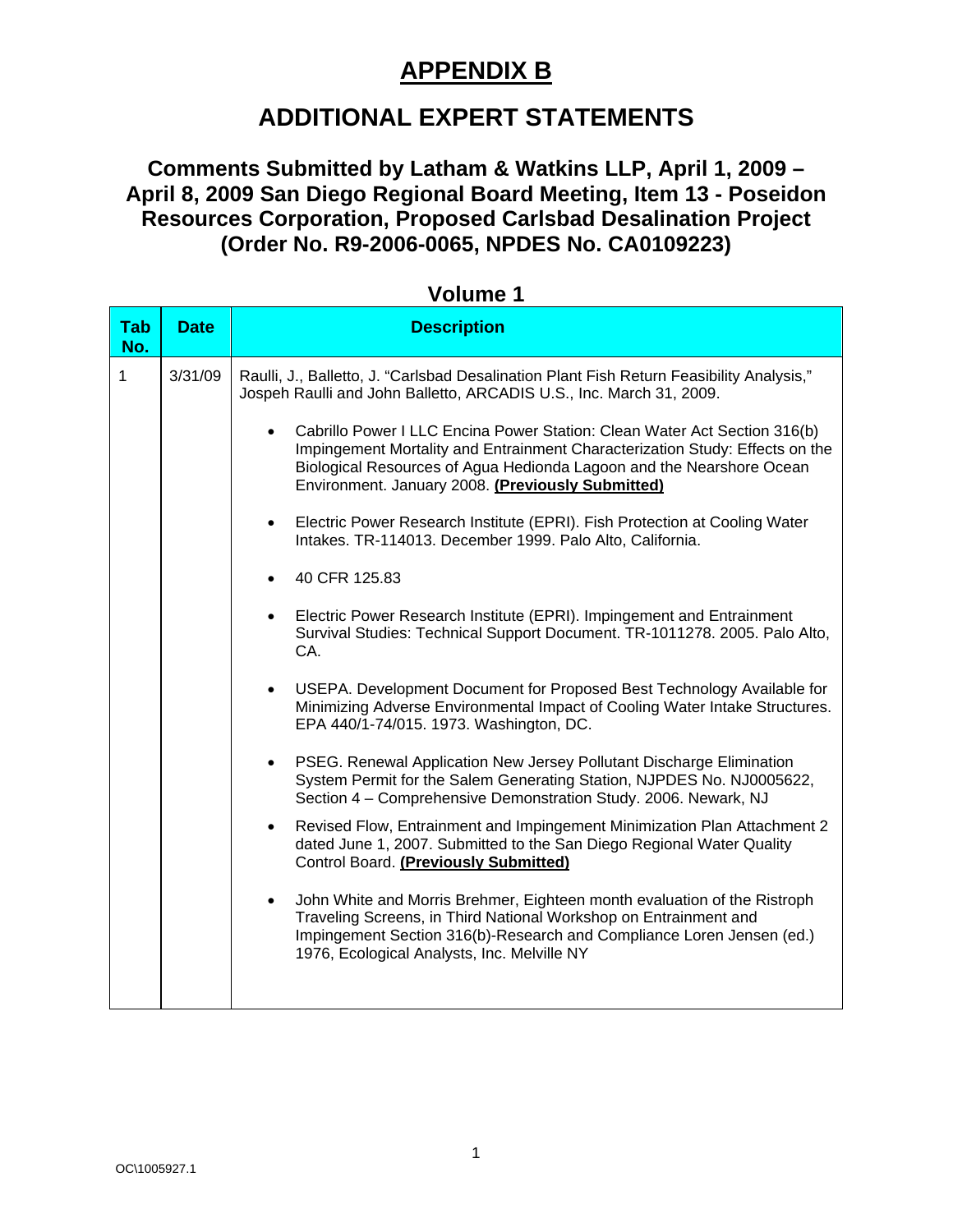# **APPENDIX B**

| <b>Tab</b><br>No. | <b>Date</b> | <b>Description</b>                                                                                                                                                                                                                                                                                                                        |
|-------------------|-------------|-------------------------------------------------------------------------------------------------------------------------------------------------------------------------------------------------------------------------------------------------------------------------------------------------------------------------------------------|
| 2                 | 4/1/09      | Mayer, D.L., Nordby, C. "Wetlands Mitigation Credit for Potential Impingement, as<br>Well as for Potential Entrainment," David L. Mayer, Tenera Environmental and Chris<br>Nordby, Nordby Biological Consulting.                                                                                                                          |
|                   |             | Larry G. Allen, Seasonal Abundance, Composition, and Productivity of the<br>Littoral Fish Assemblage in Upper Newport Bay, California, 80 Fishery Bull.<br>769                                                                                                                                                                            |
|                   |             | Joy Zedler et al., Primary Productivity in a Southern California Estuary, in<br>$\bullet$<br>Coastal Zone '78; Symposium on Technical, Env'l, Socioeconomic &<br>Regulatory Aspects of Coastal Zone Mgtm. 652 (ASCE, 1978)                                                                                                                |
|                   |             | Boesch, Donald F. and Turner, R. Eugene, Dependence of Fishery Species<br>$\bullet$<br>on Salt Marshes: The Role of Food and Refuge, 7 Estuaries and Coasts 463<br>(1984)                                                                                                                                                                 |
|                   |             | W. E. Odum, Utilization of the Direct Grazing and Plant Detritus Food Chains<br>$\bullet$<br>by the Striped Mullet Mugil Cephalus, MARINE FOOD CHAINS 222-40 (J. H.<br>Steele ed 1970)                                                                                                                                                    |
|                   |             | John M. Teal, "PSE&G Renewal Application, Attachment G-2, Salem<br>$\bullet$<br>Generating Station," (Permit No. NJ00056222) (1999)                                                                                                                                                                                                       |
|                   |             | E.G. Brothers, "The comparative ecology and behavior of three sympatric<br>$\bullet$<br>California gobies. PhD dissertation. University of California San Diego (1975)                                                                                                                                                                    |
|                   |             | Christopher S. Nordby, The Comparative Ecology of Ichthyoplankton Within<br>$\bullet$<br>Tijuana Estuary and in the Adjacent Nearshore Waters, 79 (Nov. 29, 1982)<br>(unpublished M.S. Thesis, San Diego State University)                                                                                                                |
|                   |             | Linda A. Deegan and Jeffrey E. Hughes, Salt March Ecosystems Support of<br>$\bullet$<br>Marine Transient Species, in CONCEPTS AND CONTROVERSIES OF<br>MARINE TRANSIENT SPECIES 333 (Michael P. Weinstein & Daniel A.<br>Kreeger eds., 2000)                                                                                               |
|                   |             | Cabrillo Power I LLC, Encina Power Station: Clean Water Act Section 316(b)<br>Impingement Mortality and Entrainment Characterization Study: Effects on the<br>Biological Resources of Agua Hedionda Lagoon and the Nearshore Ocean<br>Environment, Appendix C, January 2008, Tenera Environmental Lafayette,<br>CA (Previously Submitted) |
|                   |             | Christopher S. Nordby and Joy B. Zedler, Responses of Fish and<br>$\bullet$<br>Macrobenthic Assemblages to Hydrologic Disturbances in Tijuana Estuary<br>and Los Penasquitos Lagoon, California. 14 Estuaries 80,85 (1991)                                                                                                                |